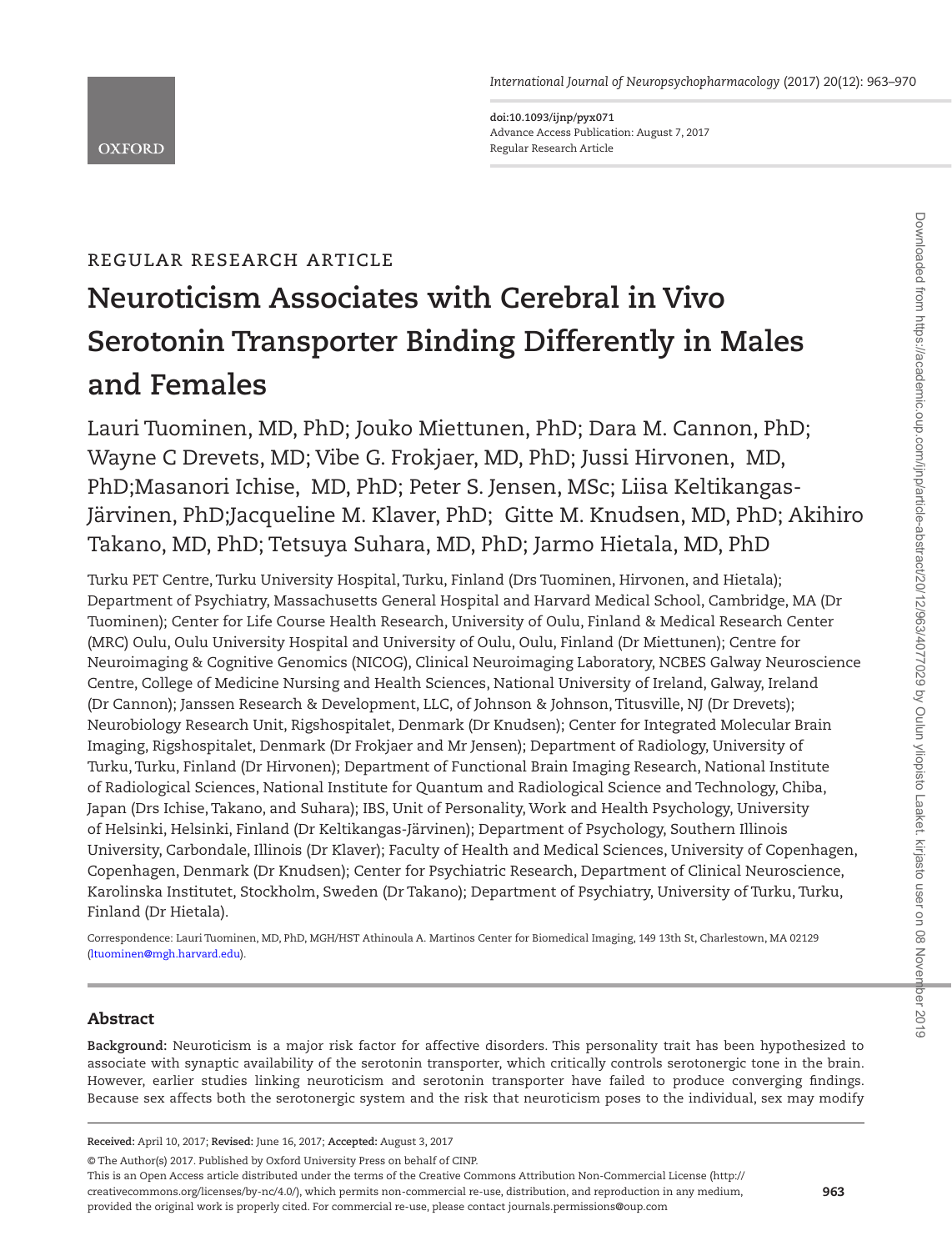#### **Significance Statement**

Neurobiological underpinnings of the personality trait neuroticism are still not well understood. Here, using a large sample, we show that higher neuroticism associates with higher thalamic serotonin transporter binding in males, whereas in females, higher neuroticism associates with lower thalamic serotonin transporter binding. The finding helps to elucidate the brain-level molecular mechanisms predisposing to affective disorders. The study also provides clues into the neural mechanisms of sex differences in many psychiatric illnesses.

the association between neuroticism and serotonin transporter, but this question has not been investigated by previous studies.

**Methods:** Here, we combined data from 4 different positron emission tomography imaging centers to address whether neuroticism is related to serotonin transporter binding in vivo. The data set included serotonin transporter binding potential values from the thalamus and striatum and personality scores from 91 healthy males and 56 healthy females. We specifically tested if the association between neuroticism and serotonin transporter is different in females and males.

**Results:** We found that neuroticism and thalamic serotonin transporter binding potentials were associated in both males and females, but with opposite directionality. Higher neuroticism associated with higher serotonin transporter binding potential in males (standardized beta 0.292, *P*=.008), whereas in females, higher neuroticism associated with lower serotonin transporter binding potential (standardized beta -0.288, *P*=.014).

**Conclusions:** The finding is in agreement with recent studies showing that the serotonergic system is involved in affective disorders differently in males and females and suggests that contribution of thalamic serotonin transporter to the risk of affective disorders depends on sex.

**Keywords:** neuroticism, sex, serotonin, serotonin transporter, PET

#### Introduction

Women have higher incidence of major depressive disorder (MDD) and subclinical depressive symptoms than men ([Lindeman et al., 2000](#page-6-0)). The neurotransmitter mechanisms that might contribute to this difference are still not well understood. On average women score higher in neuroticism, which is a personality trait that reflects the propensity for experiencing negatively valenced emotional states. By definition, individuals on the higher end of the neuroticism spectrum are more prone to feel negative emotions such as sadness and anxiousness and also have more difficulties when trying to cope with stress ([Costa and McCrae, 1992](#page-5-0)*a*). Higher neuroticism scores also increase the risk for developing MDD [\(Kendler et al., 2006](#page-6-1)) and anxiety disorders ([Hettema et al., 2006](#page-6-1)). Thus, sex differences in manifesting this trait may contribute to the sex difference in the incidence of MDD. Moreover, high neuroticism also increases the risk for MDD more so in women than in men ([Kendler and Gardner, 2014](#page-6-2)), which suggests that sex impacts the mechanism through which neuroticism confers greater risk for affective disorders.

The sex difference in the incidence of MDD putatively is mediated at least partly by the effects of sex hormones, because the MDD incidence is higher in women only after puberty ([Wade](#page-7-0)  [et al., 2002\)](#page-7-0). Further, sex hormones affect the serotonin system in multiple ways ([Barth et al., 2015](#page-5-1)), which may be one mechanism conveying the effects of sex on the incidence of affective disorder. Serotonergic function has a well-documented role in the pathophysiology of MDD and the mechanisms of antidepressant pharmacotherapy ([Cannon et al., 2007](#page-5-2); [Meyer, 2007;](#page-7-1) [Sharp and Cowen, 2011\)](#page-7-2). The synaptic serotonin levels are crucially controlled by the serotonin transporter (5-HTT). Thus, the 5-HTT has been viewed as a promising target in the search for the neural underpinnings of neuroticism. Investigating the central 5-HTT in neuroticism may elucidate the neurobiological mechanisms of the greater susceptibility for developing MDD and thereby illuminate the etiology of affective disorders ([Marcus et al., 2008](#page-6-3)).

Despite initially promising findings, human studies linking 5-HTT and neuroticism have been inconsistent, and the role of 5-HTT in neuroticism has remained elusive. The S-allele in the 5-HTT gene-linked promoter region (5-HTTLPR) was initially found to be associated with higher neuroticism ([Lesch](#page-6-4)  [et al., 1996](#page-6-4)). However, subsequently several negative findings have been published, and the latest meta-analyses have yielded inconclusive results, mainly due to the large heterogeneity in the results across studies ([Munafo et al., 2009](#page-7-3); [Minelli et al.,](#page-7-4)  [2011](#page-7-4)). Intriguingly, recent evidence converges to suggest that sex may modulate the effects of 5-HTTLPR polymorphism on phenotype ([Gressier et al., 2016](#page-6-5)). That is, in females, the S-allele seems to associate more with depression and negative affect, whereas in males it associates more with aggressive and externalizing traits.

So far, 3 published positron emission tomography (PET) studies have investigated whether neuroticism associates with in vivo 5-HTT binding. Takano and colleagues [\(Takano et al., 2007](#page-7-5)) found a positive association between neuroticism and thalamic 5-HTT binding, Klaver et al. [\(Klaver et al., 2007](#page-5-2)) a negative relationship, while Kalbitzer and colleagues ([Kalbitzer et al., 2009](#page-6-6)) did not detect any significant relationship between these 2 measures. On explanation may be that single site PET studies often lack power due to too-small sample sizes. Moreover, the first study included only males, whereas the latter ones included both males and females. To date, no study has directly investigated whether sex modulates the effect of neuroticism on 5-HTT binding. If such a sex effect exists, it might also explain inconsistencies in the literature and elucidate the neurobiological basis for the greater incidence of MDD in women and the tendency for women to manifest a partly distinct symptom profile than men during major depressive episodes ([Martin et al., 2013](#page-7-6)).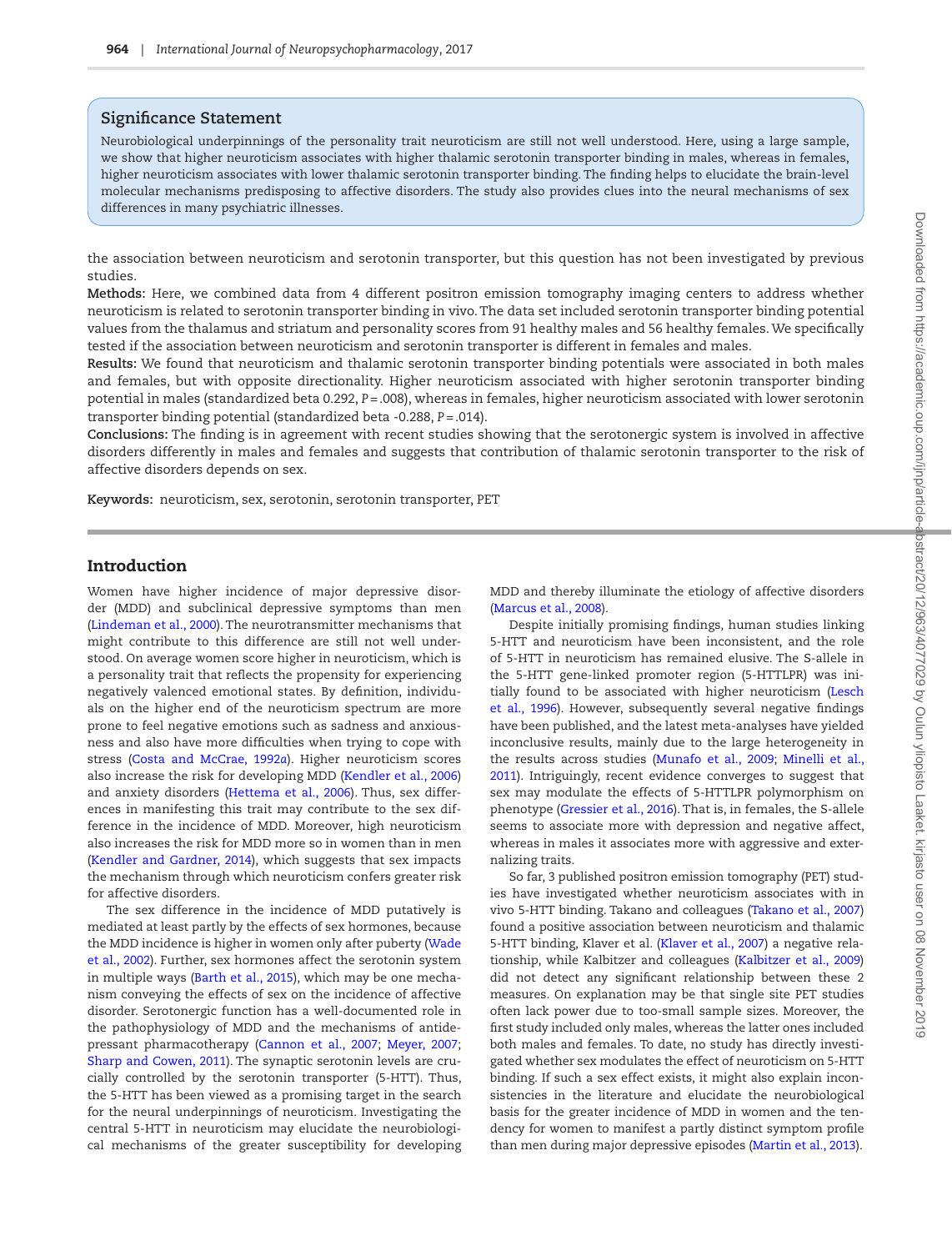In the present study, we sought to resolve these conflicts in previous PET imaging studies regarding the association between 5-HTT and neuroticism. We combined data from 4 different imaging centers that have measured the 5-factor model personality questionnaire and 5-HTT binding using PET with a selective 5-HTT radiotracer. Importantly, the combined data set was large enough to allow us to test whether sex modulates the association between neuroticism on 5-HTT binding. Because previous studies have found correlations between other personality traits and 5-HTT [\(Kalbitzer et al., 2009\)](#page-6-6), we also explored these associations in this data set.

## Methods

#### **Study Design**

The study sample comprises 147 healthy subjects (91 males and 56 females) from 4 independent imaging centers [\(Table 1](#page-2-0)). The imaging centers were: the National Institute of Radiological Sciences, Chiba, Japan (NIRS), the Neurobiology Research Unit, Copenhagen University Hospital Rigshospitalet, Denmark (NRU), the National Institute of Mental Health, Bethesda, Maryland, USA (NIMH), and the Turku PET Centre, Turku, Finland (TPC). NIRS, NRU, and NIMH have previously published these data [\(Klaver](#page-5-2)  [et al., 2007;](#page-5-2) [Takano et al., 2007;](#page-7-5) [Kalbitzer et al., 2009;](#page-6-6) [Erritzoe et](#page-6-7)  [al., 2010\)](#page-6-7). In addition, unpublished data from 31 subjects were collected at the TPC, following the same methods described in Tuominen et al. ([Tuominen et al., 2012](#page-7-7)). The protocols of the original studies were approved by local ethics committees, and subjects gave informed consent accepted by those committees. The study at the NIRS was approved by the Ethics and Radiation Safety Committee of the National Institute of Radiological Sciences, Chiba, Japan; the study at the NRU was approved by the Ethics Committee of Copenhagen and Frederiksberg, Denmark; the study at the NIMH was approved by the Institutional Review Board at the National Institute of Mental Health, Bethesda, MD; and the study at the TPC was approved by the by the Joint Ethical Committee of the University of Turku and the Turku University Central Hospital, Turku, Finland. At the NIHM and Turku PET Centre, subjects were interviewed using the Structured Clinical Interview for DSM-IV, whereas at the NIRS and NRU the subjects underwent an unstructured interview. At all study sites, exclusion criteria included lifetime psychiatric illness and present substance abuse. At the TPC, serotonin transporter binding was measured using [11C]MADAM ([Lundberg et al., 2005\)](#page-6-8) and personality traits using NEO-FFI ([Costa and McCrae, 1992](#page-5-0)*b*), whereas other centers used [11C]DASB ([Houle et al., 2000\)](#page-6-9) and NEO-PI-R

scale [\(Costa and McCrae, 1992](#page-5-0)*a*). To account for the different number of items in the NEO-PI-R and NEO-FFI, we calculated a mean neuroticism score for each individual by dividing the raw score by the number of items in the neuroticism scale. Thus, neuroticism scores ranged from 0 to 4 (each item is rated from 0 to 4). The PET data were collected with Siemens ECAT47 at the NIRS, with HRRT scanner (Siemens) at the TPC, and with GE-Advance scanner (General Electric) at the NRU and NIHM. The data were modeled at the TPC using the simplified reference tissue model ([Lammertsma and Hume, 1996\)](#page-6-10) and at other centers using the multi-linear reference tissue model 2 [\(Ichise](#page-6-11)  [et al., 2003\)](#page-6-11) with cerebellar gray matter as the reference region. These models allow the estimation of the nondisplaceable bind-ing potential (BP<sub>ND</sub>; [Innis et al., 2007](#page-6-12)), which equals  $f_{ND} B_{avain}/K_{D}$ , where  $f_{\text{NLD}}$  is the free fraction of ligand in the nondisplaceable tissue compartment,  $B_{\text{avail}}$  is concentration of available receptors, and  $K_n$  is radioligand equilibrium dissociation constant.  $BP_{\text{NN}}$  is directly proportional to the density of 5-HTTs and therefore can be used as an index of their density. All the imaging data included into the present study were preprocessed and modeled at the respective center with the primary study in mind. The current analyses were performed using only the regional *BP<sub>ND</sub>* values that were available. Voxel-wise *BP<sub>ND</sub>* maps were not available.

At the NRU, regions-of-interest (ROIs) were delineated automatically ([Svarer et al., 2005\)](#page-7-8), whereas in other centers ROIs were delineated manually onto individual PET scans using the co-registered T1-weighted MRI scan. All 4 centers had delineated thalamus as an ROI, but otherwise the centers used different ROIs (supplementary [Table 1](#page-2-0)). At the NIRS, the striatum was delineated as one ROI, whereas in the other 3 centers this ROI was divided into caudate and putamen. Because serotonin transporter binding in the caudate and putamen is highly correlated ([Tuominen et al., 2014](#page-7-9)) and we did not have the sizes of each individual's ROIs, we computed an arithmetic mean of *BP<sub>ND</sub>s* in the caudate and putamen and used that as an estimate of striatal *BP*<sub>ND</sub> for the data from 3 centers that had delineated these regions separately. No other region in the brain was consistently defined by all the centers, and therefore the statistical analyses were confined to these 2 regions: the thalamus and striatum.

#### **Statistical Methods**

To better assess the effects of sex and age on the association between neuroticism and 5-HTT *BP<sub>ND</sub>s*, individual data points were included into the statistical model instead of carrying out

| Center            | N(M/F)     | Age             | Neuroticism <sup>a</sup> | Ouestionnaire | Tracer                        | Serotonin transporter $BP_{\text{nm}}$ |                             |
|-------------------|------------|-----------------|--------------------------|---------------|-------------------------------|----------------------------------------|-----------------------------|
|                   |            |                 |                          |               |                               | Thalamus                               | Striatum                    |
| NIRS <sup>1</sup> | 31(31/0)   | $23.6 \pm 2.8$  | $2.1 \pm 0.46$           | NEO-PI-R      | $[$ <sup>11</sup> C $]$ DASB  | $1.8 \pm 0.29$                         | $1.3 \pm 0.16$              |
| NRU <sup>2</sup>  | 57 (37/20) | $35.1 \pm 18.0$ | $1.5 \pm 0.40$           | NEO-PI-R      | $[^{11}C]DASB$                | $1.8 \pm 0.25$                         | $1.6 \pm 0.18$ <sup>1</sup> |
| NIMH <sup>3</sup> | 28 (8/20)  | $36.3 \pm 9.1$  | $1.9 \pm 0.14$           | NEO-PI-R      | $[$ <sup>11</sup> C $]$ DASB  | $1.7 \pm 0.23$                         | $1.3 \pm 0.17$ <sup>1</sup> |
| TPC <sup>4</sup>  | 31(15/16)  | $39.1 \pm 5.1$  | $1.2 \pm 0.76$           | NEO-FFI       | $[$ <sup>11</sup> C $]$ MADAM | $1.4 \pm 0.15$                         | $1.1 \pm 0.16$ <sup>1</sup> |

<span id="page-2-0"></span>**Table 1.** Details of the Data Collected at Each Center

Values are presented as mean ± SD.

*a* Neuroticism score ranges from 0 to 4 (each item is rated from 0 to 4) and was calculated by dividing the raw score by the number of items in the questionnaire.

 $^{\rm b}$ Arithmetic mean of nondisplaceable binding potential (BP<sub>ND</sub>s) in the caudatus and putamen. 1, National Institute of Radiological Sciences, Chiba, Japan; 2, Neurobiology Research Unit, Copenhagen University Hospital Rigshospitalet, Denmark; 3, National Institute of Mental Health, Bethesda, MD; 4, Turku PET Centre, Turku, Finland.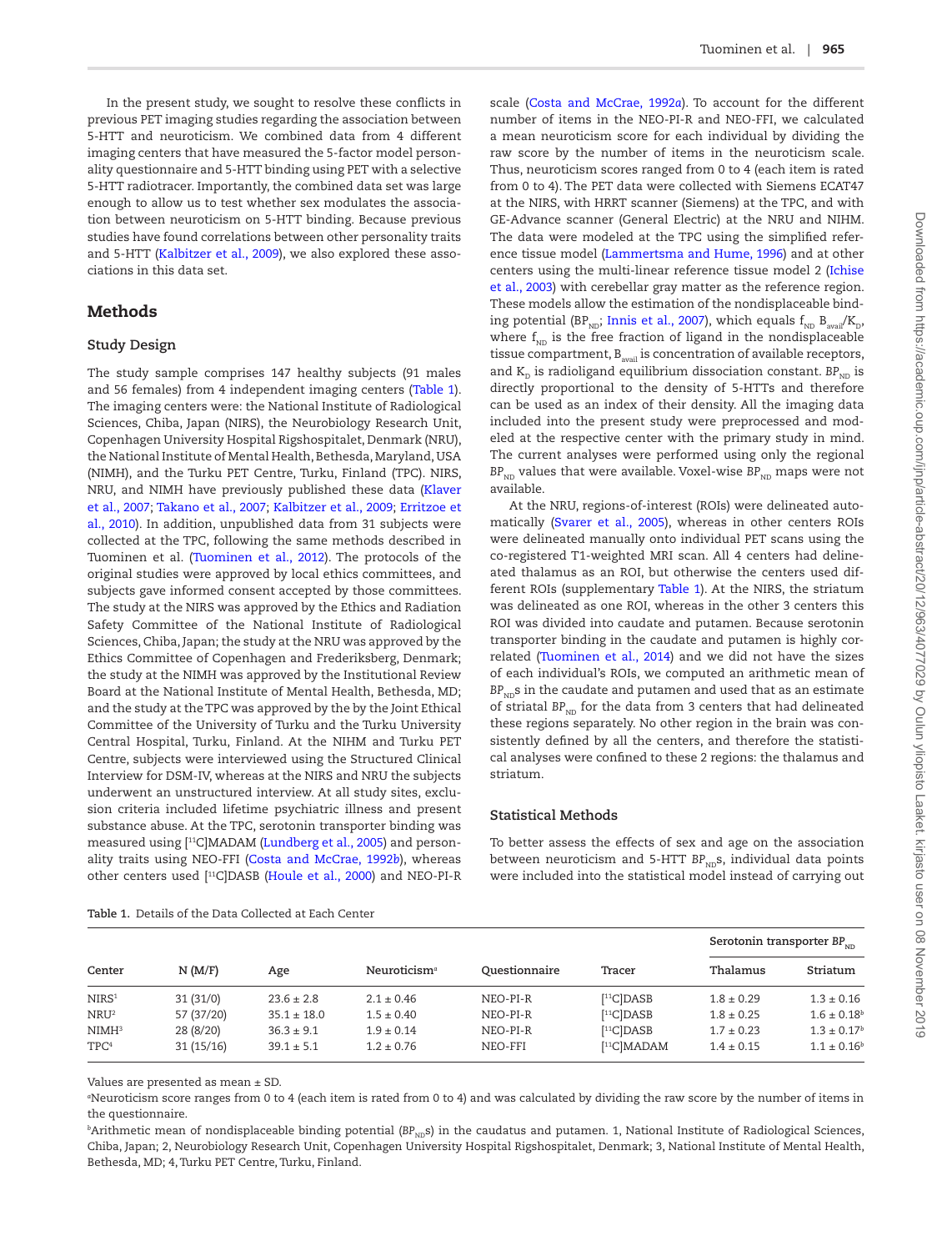a meta-analysis. Multiple linear regression analyses using the individual data were performed for the 2 brain regions (thalamus and striatum) separately. The 5-HTT  $BP_{ND}$  was used as the dependent variable, and the neuroticism\*sex interaction term, neuroticism, sex, and age as independent variables. The different centers were coded as dummy variables and included as covariate in all statistical models. The interaction term was created by multiplying sex and neuroticism values. We predicted that the interaction term would significantly associate with 5-HTT BP<sub>ND</sub>. To explore if data from a single center dominated the effect, we also carried out this analysis 4 other times, leaving one center at the time out from the analysis. To obtain estimates of standardized beta coefficients for males and females separately, multiple regression analyses were performed separately for both sexes with the 5-HTT *BP*<sub>ND</sub> as the dependent variable, and neuroticism, age, and centers as independent variables.

To illustrate the results in the thalamus, a partial regression plot [\(Larsen and McCleary 1972](#page-6-13)) between neuroticism scores and the thalamic 5-HTT  $BP_{ND}$  values was created. First, we computed residuals for both sexes by regressing the 5-HTT *BP*<sub>ND</sub> against the age and centers while omitting neuroticism scores from the model. Second, we computed residuals for both sexes by regressing neuroticism against the age and centers while omitting 5-HTT *BP<sub>ND</sub>* values from the model. The resulting residual vectors can be understood as mean centered neuroticism scores corrected for the age and centers, and mean centered 5-HTT *BP*<sub>ND</sub></sub> values corrected for the age and center respectively. Finally, the residual vectors for both sexes from the above 2 regression analyses were plotted against each other.

Because previous studies have reported associations between other personality traits and serotonin transporter *BP*<sub>ND</sub> ([Kalbitzer et al., 2009\)](#page-6-6), we also performed exploratory multiple linear regression analyses for the other 4 personality traits included in the inventory: extraversion, agreeableness, openness to experience, and conscientiousness. Despite some reports of associations between these personality traits and the serotonin system, there are no compelling theoretical reasons to assume that these personality traits are associated with the serotonin system. Thus, these analyses were considered as exploratory. In a similar manner, the model included 5-HTT BP<sub>ND</sub> as the dependent variable, and personality trait, sex, age, and the centers as independent variables. As we did not have a priori hypothesis about sex interaction for other personality traits, the interaction term was not included into the analyses.

#### Results

#### **Neuroticism and 5-HTT in the Thalamus**

A statistically significant multiple linear regression was found using the thalamic  $BP_{ND}$  values as the dependent variable and neuroticism, neuroticism \* sex, sex, age, and centers as independent variables (F<sub>(7,139)</sub> = 14.566, P < .001, R<sup>2</sup> = .394). The 5-HTT BP<sub>ND</sub> in the thalamus was significantly associated with the neuroticism\*sex interaction term (*t* = 2.749, standardized β = 0.963, *P* = .007) and with the age term (*t* = -2.542, standardized  $β = -0.288$ ,  $P = 0.014$ ). The multiple linear regression analyses for each sex separately using the thalamic *BP<sub>ND</sub>* values as the dependent variable and neuroticism, age, and centers as independent variables were also significant (males: F<sub>(5,85)</sub>=11.385, P < .001, R2 = .366; females: F(4,51)=13.011, *P*<.001, R2=.466). In males, neuroticism was a significant positive predictor of thalamic 5-HTT *BP*<sub>ND</sub> (*t* = 2.707, standardized  $β$  = .292, *P*=.008), whereas in females, neuroticism was a significant negative predictor and a



<span id="page-3-0"></span>**Figure 1.** Partial regression plot illustrates the associations between neuroticism score and the thalamic serotonin transporter binding potential (5-HTT  $BP_{nm}$ ) in males and females. Adjusted neuroticism scores are the residuals when regressing the neuroticism scores against age and center while omitting 5-HTT  $BP_{ND}$ values. Adjusted thalamic 5-HTT BP<sub>ND</sub> values are the residuals when regressing *BP<sub>ND</sub>* values against age and center while omitting neuroticism scores. Thus, the adjusted scores can be viewed as mean centered neuroticism scores and *BP*<sub>ND</sub> values that have been corrected for age and study center.

negative association (*t* = -2.542, standardized β = -.288, *P*= .014). As illustrated in the partial regression plot [\(Figure 1\)](#page-3-0), higher neuroticism scores in males were associated with higher 5-HTT *BP<sub>ND</sub>* values in the thalamus, whereas higher neuroticism scores in females were associated with lower *BP*<sub>ND</sub> values in the same region. Results from excluding one center at a time from the analyses are shown in supplementary Material and supplementary [Figure 1](#page-3-0).

#### **Neuroticism and 5-HTT in the Striatum**

The multiple linear regression model using the striatum *BP*<sub>ND</sub> as the dependent variable and neuroticism, neuroticism \* sex, sex, age, and centers as independent variables was statistically  ${\rm significant}$  (F<sub>(7,139)</sub> = 20.022, P < .001, R<sup>2</sup> = .477). However, no significant main effect of neuroticism or sex by neuroticism interaction was observed on the striatal 5-HTT BP<sub>ND</sub>.

#### **Extraversion, Agreeableness, Openness to Experience, and Conscientiousness and 5-HTT**

Multiple regression analyses, using the other 4 personality traits (extraversion, agreeableness, openness to experience, and conscientiousness) were also carried out. However, in the resulting regressions models, none of these other personality traits were statistically significant predictors of the 5-HTT BP<sub>ND</sub> in the thalamus or striatum (all *P* > .05).

#### Conclusions

The present study is the largest PET study to date that has examined the in vivo molecular brain biology basis of personality. The multi-site approach allowed us for the first time to show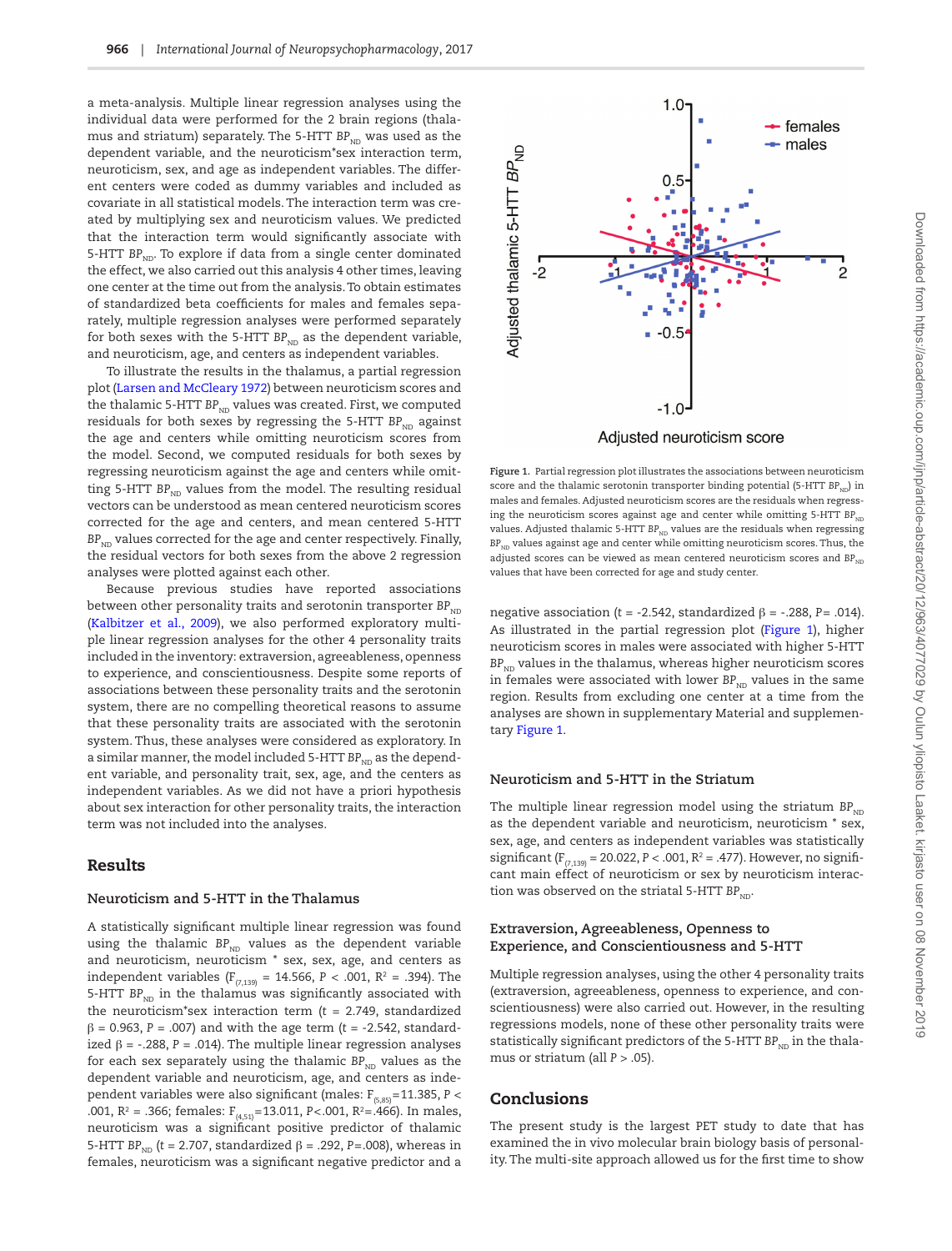that neuroticism and 5-HTT are linked in a sex-dependent manner. More specifically, in males, higher neuroticism scores associated with higher thalamic 5-HTT binding, whereas in females, high neuroticism scores associated with lower 5-HTT binding in the thalamus. In contrast, other personality traits described by the 5-factor model were not significantly associated with 5-HTT binding.

The interpretation between the magnitude of 5-HTT binding and intrasynaptic 5-HT levels is complex. Under some experimental conditions, higher 5-HTT binding correlates with decreased serotonin metabolite concentrations in the cerebrospinal fluid [\(Heinz et al., 1998](#page-6-14), [2002\)](#page-6-15). Nevertheless, the cell surface expression of 5-HTT sites generally parallels serotonin levels, as the cell surface expression of 5-HTT sites rapidly responds to changing serotonin concentrations [\(Blakely et al.,](#page-5-3)  [1998](#page-5-3)). Furthermore, the extent to which 5-HTT binding simply reflects the number of serotonergic afferents to projection areas is unknown. Thus, our data may not support simplistic hypotheses regarding the relationship between neuroticism ratings and synaptic serotonin levels per se.

An increasing body of literature supports the involvement of the cerebral serotonin system in neuroticism. Frokjaer and colleagues [\(Frokjaer et al., 2008](#page-6-16)) showed that higher neuroticism scores associate with higher 5-HT<sub>2A</sub> receptor binding in the frontolimbic regions (n=83). More recently, we found that both cortical and subcortical  $5-HT_{1A}$  receptor binding is lower in subjects who have higher neuroticism scores ([Hirvonen et al.,](#page-6-17)  [2015](#page-6-17)) (n=34). Decreased 5-HT<sub>1A</sub> and increased 5-HT<sub>2A</sub> receptor binding in subjects with high neuroticism could result as compensatory changes to low serotonin levels ([Hirvonen et al.,](#page-6-17)  [2015](#page-6-17)), which in turn have been linked to negative emotionality and depressive mood. For instance, low serotonin levels are associated with a negative emotional processing bias including an increase in the responsiveness to punishment [\(Cools et al.,](#page-5-4)  [2008](#page-5-4); [Fisher et al., 2015](#page-6-18)) and, in susceptible subjects, depressive symptoms ([Benkelfat et al., 1994\)](#page-5-5). In summary, the literature suggests that lower synaptic serotonin levels underlie higher neuroticism scores. Given the present results, we speculate that sex also affects the association between neuroticism and other constituents of the serotonin system. In this sample, we did not find a difference in 5-HTT  $BP_{ND}$  in the thalamus or striatum between males and females, but there is some evidence that healthy women have higher  $5-HT_{1A}$  binding (Parsey [et al., 2002\)](#page-7-10) and lower serotonin synthesis rate ([Nishizawa et al.,](#page-7-11)  [1997](#page-7-11); [Sakai et al., 2006\)](#page-7-12) than males. Whether neuroticism correlates with serotonin synthesis rate or  $5-HT_{1A}$  binding in a sexdependent manner is currently unknown. Such an interaction could potentially have opposing effects with the present finding on the intrasynaptic serotonin levels and could help explain why 5-HTT binding associates with neuroticism differently in men and women. Despite that the exact molecular interpretation of our finding remains elusive, it clearly demonstrates that the underlying neurobiology of neuroticism is at least, to some extent, different between the sexes.

We found that neuroticism was associated with 5-HTT binding in a sex-dependent manner in the thalamus but not in the striatum. The mediodorsal and periventricular nuclei of the thalamus form part of the extended medial prefrontal network, which is centrally involved in MDD [\(Price and Drevets, 2010\)](#page-7-13). Within that network, these thalamic nuclei putatively process, gate, and relay information from subcortical structures to the prefrontal cortex. Disrupting thalamic function by lesion leads to higher acute and chronic stress responses ([Bhatnagar et al., 2002;](#page-5-6) [Spencer et al., 2004](#page-7-14)), demonstrating its role in stress regulation.

In MDD patients, thalamic metabolism is increased ([Price and](#page-7-13)  [Drevets, 2010](#page-7-13); [Su et al., 2014](#page-7-15)), but whether the thalamic 5-HTT binding is different in MDD patients has remained elusive. Previous PET studies have found both increased and decreased 5-HTT binding in the thalamus in MDD patients ([Savitz and](#page-7-16)  [Drevets, 2013](#page-7-16)). Similarly, the literature is mixed on whether MDD associates with increases or decreases in 5-HT1a and 5-HT2a receptors ([Shrestha et al., 2012](#page-7-17); [Savitz and Drevets, 2013](#page-7-16)).

Unfortunately, psychiatric imaging studies have rarely taken into account the possible modifying effects of sex. The few studies that have done so suggest that there may be important sex differences in the neurobiology of affective disorders. Recent data has shown that patients with seasonal affective disorder have upregulated cerebral 5-HTT in the winter, whereas individuals that are resilient to the disorder have downregulated 5-HTT ([Mc Mahon](#page-7-18)  [et al., 2016](#page-7-18)). This result was mostly driven by the female participants. The sex-specific differences may also apply to other parts of the serotonin system. Serotonin synthesis capacity may be higher in female MDD patients than in male patients [\(Frey et al., 2010\)](#page-6-19). On the other hand, one study reported that male MDD patients have elevated 5-HT<sub>1</sub> receptor levels but females do not (Kaufman [et al., 2015\)](#page-6-20). A similar sex difference has been shown in patients with panic disorder: male patients have higher 5-HTT levels than male controls, whereas 5-HTT binding did not significantly differ between female patients and female controls [\(Maron et al., 2011;](#page-7-19) [Cannon et al., 2013](#page-5-7)). Our results support putative sex differences in the neurobiology of affective disorders. Because neuroticism is a major risk factor for affective disorders, our results further suggest that sex differences are critical in the brain architecture of risk for MDD. Indeed, even the 5-HTTLPR polymorphism may affect males and females differently. Gressier and colleagues ([Gressier et al., 2016\)](#page-6-5) showed that females suffering from MDD more often had the S-allele, whereas males with MDD more often had the L-allele. The S-allele leads to a lower number of 5-HTT proteins, which is detected as lower binding in PET studies [\(Willeit](#page-7-20)  [and Praschak-Rieder, 2010\)](#page-7-20). Neuroticism can be viewed as an intermediary endophenotype between genetic predisposition and an affective disorder. The present study further demonstrates this endophenotype has different neurobiological correlates of risk for affective disorders in males and females.

#### **Limitations**

Results from this study should be appraised in the context of a number of limitations. First, women experience more subclinical depressive symptoms compared with men [\(Lindeman et al.,](#page-6-0)  [2000](#page-6-0)). Especially in a cross-sectional setting, it is difficult to disentangle high neuroticism personality from subclinical depression. Thus, it is possible that the negative association in females is partially mediated by subclinical depressive symptoms rather than associated with neuroticism personality trait per se. Second, we did not measure the phase of the menstrual cycle in females nor did we have sex steroid hormone levels available for the females. Although sex steroid hormones affect the 5-HT<sub>2A</sub> receptor density ([Moses et al., 2000](#page-7-21); [Kugaya et al., 2003;](#page-6-21) [Moses-Kolko et al., 2003\)](#page-7-22) and high-dose sex steroid hormones also affect the 5-HTT binding [\(Kranz et al., 2015](#page-6-22)), differences in the phase of the menstrual cycle are unlikely to contribute to the finding in females as the phase does not affect 5-HTT binding ([Jovanovic et al., 2009](#page-6-23); [Frokjaer et al., 2015\)](#page-6-18).

Another limitation is that individual body mass index (BMI) values were not available, and therefore we did not adjust the regressions for BMI. Erritzoe and colleagues showed an inverse association between BMI and 5-HTT binding [\(Erritzoe et al.,](#page-6-7)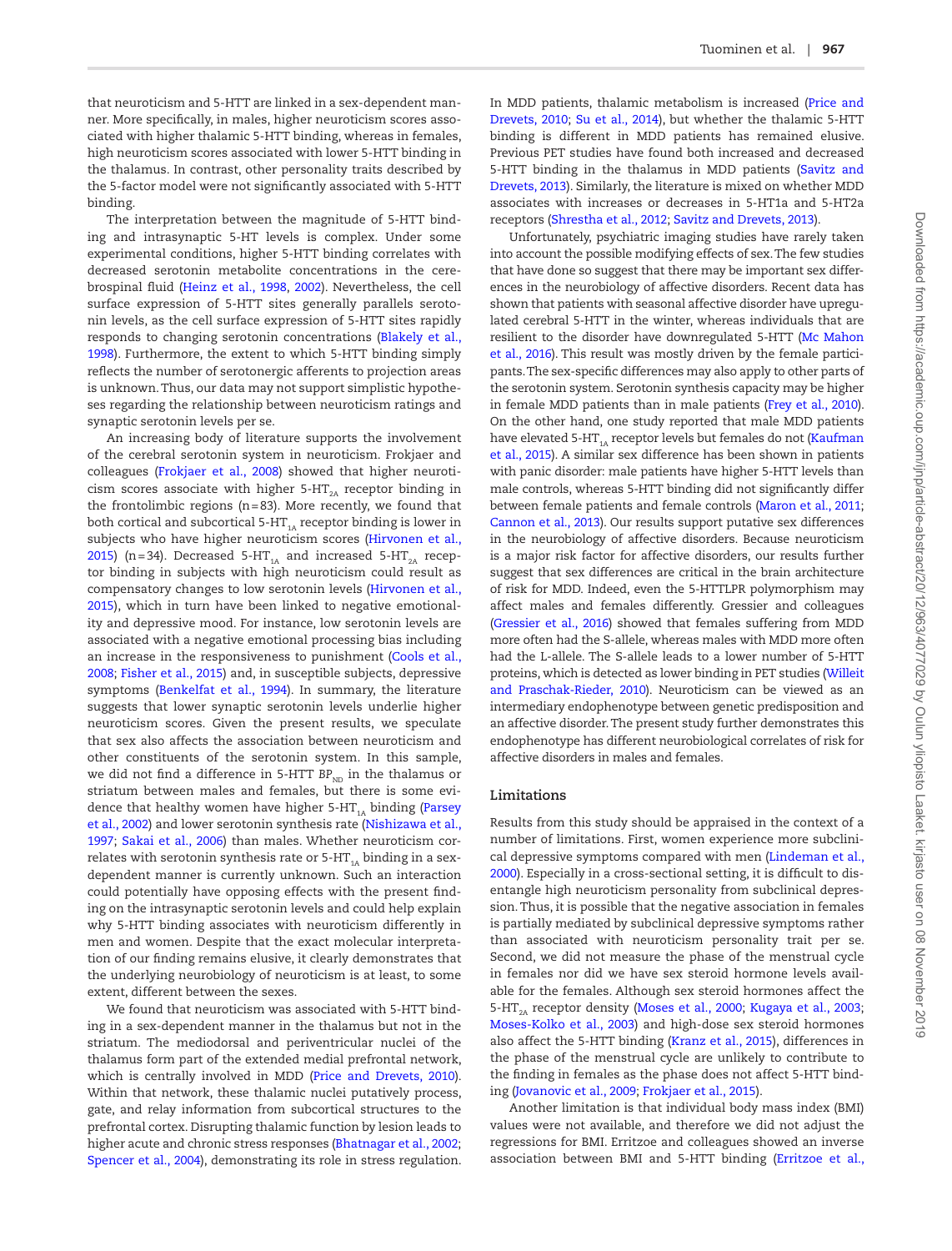[2010](#page-6-7)). Because higher neuroticism typically associates with higher BMI [\(Vainik et al., 2013](#page-7-23)), spurious variations in BMI could not explain the positive association seen in males, but such variations could potentially contribute to the negative association seen in females. Finally, the amount of daylight has an effect on 5-HTT *BP<sub>ND</sub>* [\(Praschak-Rieder et al., 2008](#page-7-24)), and this effect may depend on 5-HTTLPR status [\(Kalbitzer et al., 2010](#page-6-7)), which in itself has a moderate effect on 5-HTT *BP<sub>ND</sub>* ([Savitz and Drevets, 2013](#page-7-16)). In the present study, neither 5-HTTLPR status nor seasonal variations were controlled for.

Combining data from 4 independent centers also inherently introduces methodological discrepancies. In this study, a number of potentially confounding methodological differences were present between centers. First, neuroticism was measured using NEO-PI-R in all centers except one, where a shorter version of the NEO-PI, called NEO-FFI, was used. Because correlation between NEO-PI-R and NEO-FFI neuroticism scores ranges between 0.89 and 0.92 [\(Costa and McCrae, 1992](#page-5-0)*b*), differences between these instruments are unlikely to affect the results. Second, different centers used different PET scanners, which may have affected the 5-HTT BP<sub>ND</sub> estimates. Further, the ROI's were delineated differently across the centers. The thalamus and striatum are easily distinguishable from the PET and T1-weighted MRI and are therefore easy to delineate. However, as the 5-HTT *BP*<sub>ND</sub> is not uniform even within these structures, differences in the delineation procedures may have introduced some error variance into the *BP*<sub>ND</sub> estimates. Moreover, 5-HTT binding was measured with 2 different tracers, [11C]MADAM and [11C]DASB. Both tracers bind specifically to the 5-HTT [\(Emond et al., 2002;](#page-5-8) [Wilson et al., 2002](#page-7-25)), and the rank values and test-retest variability of different regions are highly comparable ([Kim et al., 2006;](#page-6-24) [Lundberg et al., 2006](#page-6-25)). There are no published head-to-head comparisons between the 2 tracers, but [<sup>11</sup>C]MADAM seems to give somewhat lower *BP*<sub>ND</sub> values, at least in the regions included. However, systematically lower 5-HTT binding values in a single sample are unlikely to affect the overall finding, because centers effects were statistically adjusted for. Additionally, we tested whether our finding would remain the same if the centers would be excluded, one at a time, from the analysis. These analyses showed that excluding the study that used [11C]MADAM made the neuroticism by sex interaction an even more significant predictor of the 5-HTT BP<sub>ND</sub> in the model. Surprisingly, after excluding the NRU sample, the interaction effect was no more statistically significant. This may be simply due to the fact that the NRU sample is the largest sample, and excluding it reduced the power of our analysis. Nonetheless, these analyses highlight the importance of large data sets to discover associations between behavior and brain neurotransmitter systems. Finally, in our study we did not look for associations beyond thalamus and striatum, as no other regions were consistently delineated by all the centers. Moreover, the delineation methods were likely to be more variable across the centers for other regions compared with the thalamus and striatum, which are easily distinguishable from the PET and T1-weighted MRI. Therefore, this combined data set cannot assess if the difference in the neuroticism by sex interaction in the 5-HTT  $BP_{ND}$  extends beyond the thalamus and striatum. Future studies must elucidate if the results extend to other brain regions.

In summary, we found that in males, neuroticism associates positively with 5-HTT binding in the thalamus, whereas in females the association was negative. Our results bridge the gap between genetic studies and clinical PET imaging studies that both have shown evidence for sex differences in how the serotonin system is involved in the pathophysiology of affective

disorders. This finding underscores the importance of taking sex into account when studying normal brain function. Better understanding of sex effects will hopefully facilitate better understanding of the etiology of psychiatric disorders. Since many published single-site PET studies lack power due to toosmall sample sizes, the approach to combine many data sets applied here should be encouraged in the molecular imaging field. In summary, our results suggest that thalamic 5-HTT could contribute differently to the risk of affective disorders in males and females. Future studies need to elucidate if similar sex differences exist in other constituents of the serotonin system.

#### Acknowledgments

The authors thank Synthia Guimond and Lauri Nummenmaa for their helpful comments on the manuscript.

#### Statement of Interest

Wayne C. Drevets is an employee of Janssen Research & Development, LLC, of Johnson & Johnson, Inc. Lauri Tuominen is supported by a Sigrid Juselius Fellowship grant. Neither Johnson & Johnson, Inc. nor Sigrid Juselius Foundation influenced data collection, analysis, or interpretation of the results in any way. None of the other authors declare conflicts of interests.

#### References

- <span id="page-5-1"></span>Barth C, Villringer A, Sacher J (2015) Sex hormones affect neurotransmitters and shape the adult female brain during hormonal transition periods. Front Neurosci 9:37.
- <span id="page-5-5"></span>Benkelfat C, Ellenbogen MA, Dean P, Palmour RM, Young SN (1994) Mood-lowering effect of tryptophan depletion. Enhanced susceptibility in young men at genetic risk for major affective disorders. Arch Gen Psychiatry 51:687–697.
- <span id="page-5-6"></span>Bhatnagar S, Huber R, Nowak N, Trotter P (2002) Lesions of the posterior paraventricular thalamus block habituation of hypothalamic-pituitary-adrenal responses to repeated restraint. J Neuroendocrinol 14:403–410.
- <span id="page-5-3"></span>Blakely RD, Ramamoorthy S, Schroeter S, Qian Y, Apparsundaram S, Galli A, DeFelice LJ (1998) Regulated phosphorylation and trafficking of antidepressant-sensitive serotonin transporter proteins. Biol Psychiatry 44:169–178.
- <span id="page-5-2"></span>Cannon DM, Ichise M, Rollis D, Klaver JM, Gandhi SK, Charney DS, Manji HK, Drevets WC (2007) Elevated serotonin transporter binding in major depressive disorder assessed using positron emission tomography and C-11 DASB: comparison with bipolar disorder. Biological Psychiatry 62:870–877.
- <span id="page-5-7"></span>Cannon DM, Klaver JM, Klug SA, Carlson PJ, Luckenbaugh DA, Ichise M, Drevets WC (2013) Gender-specific abnormalities in the serotonin transporter system in panic disorder. Int J Neuropsychopharmacol 16:733–743.
- <span id="page-5-4"></span>Cools R, Roberts AC, Robbins TW (2008) Serotoninergic regulation of emotional and behavioural control processes. Trends Cogn Sci 12:31–40.
- <span id="page-5-0"></span>Costa PT Jr, McCrae RR (1992*a*) Revised NEO personality inventory (NEO-PI-R) and NEO five factor inventory (NEO-FFI) professional manual. Odessa, FL: Psychological Assessment Resources.
- Costa PT Jr, McCrae RR (1992*b*) NEO PI-R professional manual. Odessa, FL: Psychological Assessment Resources, Inc.
- <span id="page-5-8"></span>Emond P, Vercouillie J, Innis R, Chalon S, Mavel S, Frangin Y, Halldin C, Besnard JC, Guilloteau D (2002) Substituted diphenyl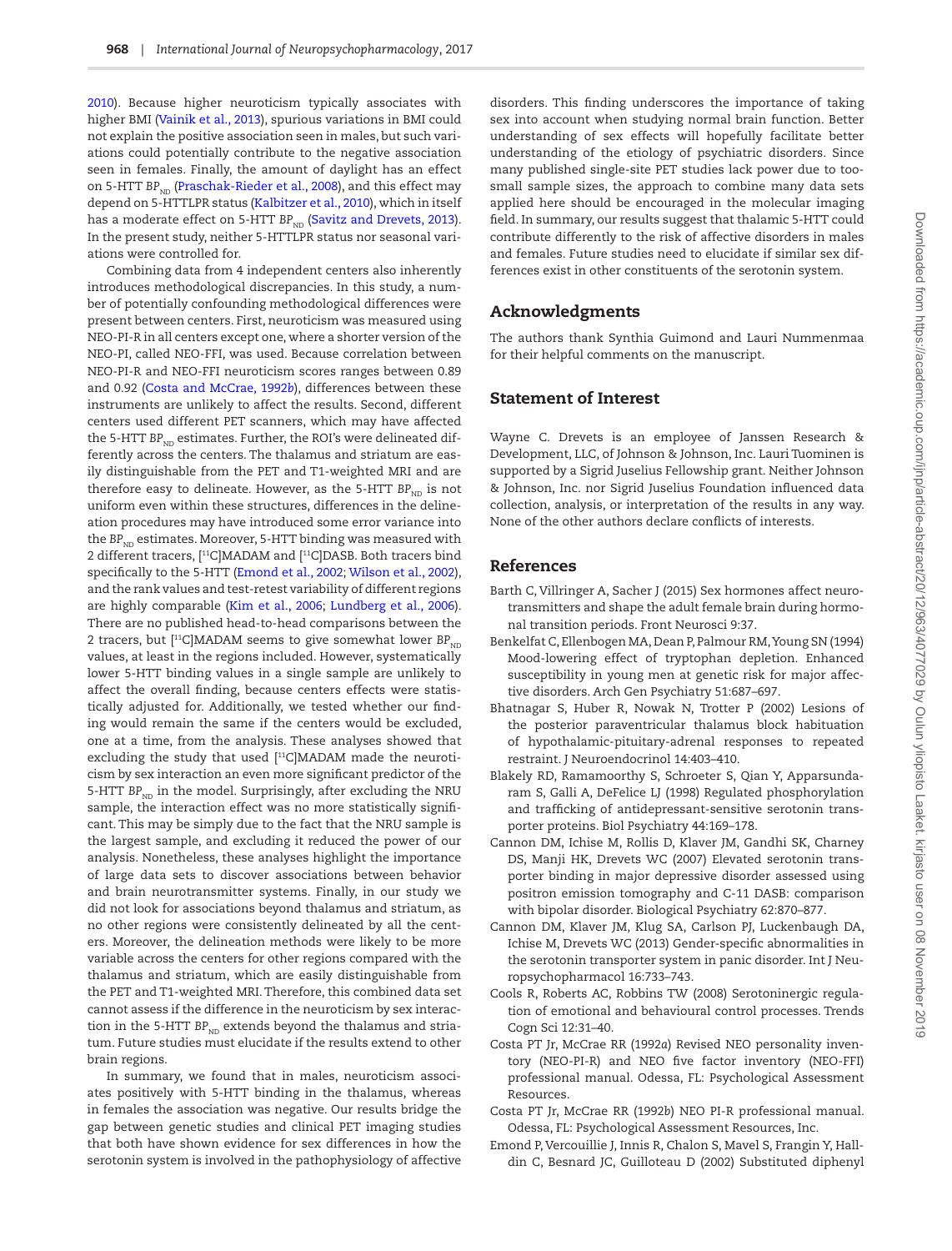sulfides as selective serotonin transporter ligands: synthesis and in vitro evaluation. J Med Chem 45:1253–1258.

- <span id="page-6-7"></span>Erritzoe D, Frokjaer VG, Haahr MT, Kalbitzer J, Svarer C, Holst KK, Hansen DL, Jernigan TL, Lehel S, Knudsen GM (2010) Cerebral serotonin transporter binding is inversely related to body mass index. Neuroimage 52:284–289.
- <span id="page-6-18"></span>Fisher PM, Haahr ME, Jensen CG, Frokjaer VG, Siebner HR, Knudsen GM (2015) Fluctuations in [(11)C]SB207145 PET binding associated with change in threat-related amygdala reactivity in humans. Neuropsychopharmacology 40:1510–1518.
- <span id="page-6-19"></span>Frey BN, Skelin I, Sakai Y, Nishikawa M, Diksic M (2010) Gender differences in alpha-[(11)C]MTrp brain trapping, an index of serotonin synthesis, in medication-free individuals with major depressive disorder: a positron emission tomography study. Psychiatry Res 183:157–166.
- <span id="page-6-16"></span>Frokjaer VG, Mortensen EL, Nielsen FA, Haugbol S, Pinborg LH, Adams KH, Svarer C, Hasselbalch SG, Holm S, Paulson OB, Knudsen GM (2008) Frontolimbic serotonin 2A receptor binding in healthy subjects is associated with personality risk factors for affective disorder. Biological Psychiatry 63:569–576.
- Frokjaer VG, Pinborg A, Holst KK, Overgaard A, Henningsson S, Heede M, Larsen EC, Jensen PS, Agn M, Nielsen AP, Stenbæk DS, da Cunha-Bang S, Lehel S, Siebner HR, Mikkelsen JD, Svarer C, Knudsen GM (2015) Role of serotonin transporter changes in depressive responses to sex-steroid hormone manipulation: a positron emission tomography study. Biol Psychiatry 78:534–543.
- <span id="page-6-5"></span>Gressier F, Calati R, Serretti A (2016) 5-HTTLPR and gender differences in affective disorders: a systematic review. J Affect Disord 190:193–207.
- <span id="page-6-14"></span>Heinz A, Higley JD, Gorey JG, Saunders RC, Jones DW, Hommer D, Zajicek K, Suomi SJ, Lesch KP, Weinberger DR, Linnoila M (1998) In vivo association between alcohol intoxication, aggression, and serotonin transporter availability in nonhuman primates. Am J Psychiatry 155:1023–1028.
- <span id="page-6-15"></span>Heinz A, Jones DW, Bissette G, Hommer D, Ragan P, Knable M, Wellek S, Linnoila M, Weinberger DR (2002) Relationship between cortisol and serotonin metabolites and transporters in alcoholism [correction of alcolholism]. Pharmacopsychiatry 35:127–134.
- <span id="page-6-1"></span>Hettema JM, Neale MC, Myers JM, Prescott CA, Kendler KS (2006) A population-based twin study of the relationship between neuroticism and internalizing disorders. Am J Psychiatry 163:857–864.
- <span id="page-6-17"></span>Hirvonen J, Tuominen L, Någren K, Hietala J (2015) Neuroticism and serotonin 5-HT1A receptors in healthy subjects. Psychiatry Res 234:1–6.
- <span id="page-6-9"></span>Houle S, Ginovart N, Hussey D, Meyer JH, Wilson AA (2000) Imaging the serotonin transporter with positron emission tomography: initial human studies with [11C]DAPP and [11C]DASB. Eur J Nuc Med 27:1719–1722.
- <span id="page-6-11"></span>Ichise M, Liow JS, Lu JQ, Takano A, Model K, Toyama H, Suhara T, Suzuki K, Innis RB, Carson RE (2003) Linearized reference tissue parametric imaging methods: application to [11C] DASB positron emission tomography studies of the serotonin transporter in human brain. J Cereb Blood Flow Metab 23:1096–1112.
- <span id="page-6-12"></span>Innis RB, et al. (2007) Consensus nomenclature for in vivo imaging of reversibly binding radioligands. J Cereb Blood Flow Metab 27:1533–1539.
- <span id="page-6-23"></span>Jovanovic H, Karlsson P, Cerin A, Halldin C, Nordström AL (2009) 5-HT(1A) receptor and 5-HTT binding during the menstrual cycle in healthy women examined with [(11)C] WAY100635 and [(11)C] MADAM PET. Psychiatry Res 172:31–37.
- <span id="page-6-6"></span>Kalbitzer J, Frokjaer VG, Erritzoe D, Svarer C, Cumming P, Nielsen FA, Hashemi SH, Baaré WF, Madsen J, Hasselbalch SG, Kringelbach ML, Mortensen EL, Knudsen GM (2009) The personality trait openness is related to cerebral 5-HTT levels. Neuroimage 45:280–285.
- Kalbitzer J, Erritzoe D, Holst KK, Nielsen FA, Marner L, Lehel S, Arentzen T, Jernigan TL, Knudsen GM (2010) Seasonal changes in brain serotonin transporter binding in short serotonin transporter linked polymorphic region-allele carriers but not in long-allele homozygotes. Biol Psychiatry 67:1033–1039.
- <span id="page-6-20"></span>Kaufman J, Sullivan GM, Yang J, Ogden RT, Miller JM, Oquendo MA, Mann JJ, Parsey RV, DeLorenzo C (2015) Quantification of the serotonin 1A receptor using PET: identification of a potential biomarker of major depression in males. Neuropsychopharmacology 40:1692–1699.
- <span id="page-6-2"></span>Kendler KS, Gardner CO (2014) Sex differences in the pathways to major depression: a study of opposite-sex twin pairs. Am J Psychiatry 171:426–435.
- Kendler KS, Gatz M, Gardner CO, Pedersen NL (2006) Personality and major depression: a Swedish longitudinal, populationbased twin study. Arch Gen Psychiatry 63:1113–1120.
- <span id="page-6-24"></span>Kim JS, Ichise M, Sangare J, Innis RB (2006) PET imaging of serotonin transporters with [11C]DASB: test-retest reproducibility using a multilinear reference tissue parametric imaging method. J Nucl Med 47:208–214.
- Klaver JM, Drevets WC, Cannon DM (2007) Serotonin transporter binding and personality in healthy subjects assessed using PET and C-11 DASB. Biological Psychiatry 61:217S–217S.
- <span id="page-6-22"></span>Kranz GS, Wadsak W, Kaufmann U, Savli M, Baldinger P, Gryglewski G, Haeusler D, Spies M, Mitterhauser M, Kasper S, Lanzenberger R (2015) High-dose testosterone treatment increases serotonin transporter binding in transgender people. Biol Psychiatry 78:525–533.
- <span id="page-6-21"></span>Kugaya A, Epperson CN, Zoghbi S, van Dyck CH, Hou Y, Fujita M, Staley JK, Garg PK, Seibyl JP, Innis RB (2003) Increase in prefrontal cortex serotonin 2A receptors following estrogen treatment in postmenopausal women. Am J Psychiatry 160:1522–1524.
- <span id="page-6-10"></span>Lammertsma AA, Hume SP (1996) Simplified reference tissue model for PET receptor studies. Neuroimage 4:153–158.
- <span id="page-6-13"></span>Larsen WA, McCleary SJ (1972) The use of partial residual plots in regression analysis. Technometrics 14:781–790.
- <span id="page-6-4"></span>Lesch KP, Bengel D, Heils A, Sabol SZ, Greenberg BD, Petri S, Benjamin J, Müller CR, Hamer DH, Murphy DL (1996) Association of anxiety-related traits with a polymorphism in the serotonin transporter gene regulatory region. Science 274:1527–1531.
- <span id="page-6-0"></span>Lindeman S, Hämäläinen J, Isometsä E, Kaprio J, Poikolainen K, Heikkinen M, Aro H (2000) The 12-month prevalence and risk factors for major depressive episode in Finland: representative sample of 5993 adults. Acta Psychiatr Scand 102:178–184.
- <span id="page-6-25"></span>Lundberg J, Halldin C, Farde L (2006) Measurement of serotonin transporter binding with PET and [11C]MADAM: a test-retest reproducibility study. Synapse 60:256–263.
- <span id="page-6-8"></span>Lundberg J, Odano I, Olsson H, Halldin C, Farde L (2005) Quantification of 11C-MADAM binding to the serotonin transporter in the human brain. J Nuc Med 46:1505–1515.
- <span id="page-6-3"></span>Marcus SM, Kerber KB, Rush AJ, Wisniewski SR, Nierenberg A, Balasubramani GK, Ritz L, Kornstein S, Young EA, Trivedi MH (2008) Sex differences in depression symptoms in treatmentseeking adults: confirmatory analyses from the Sequenced Treatment Alternatives to Relieve Depression study. Compr Psychiatry 49:238–246.